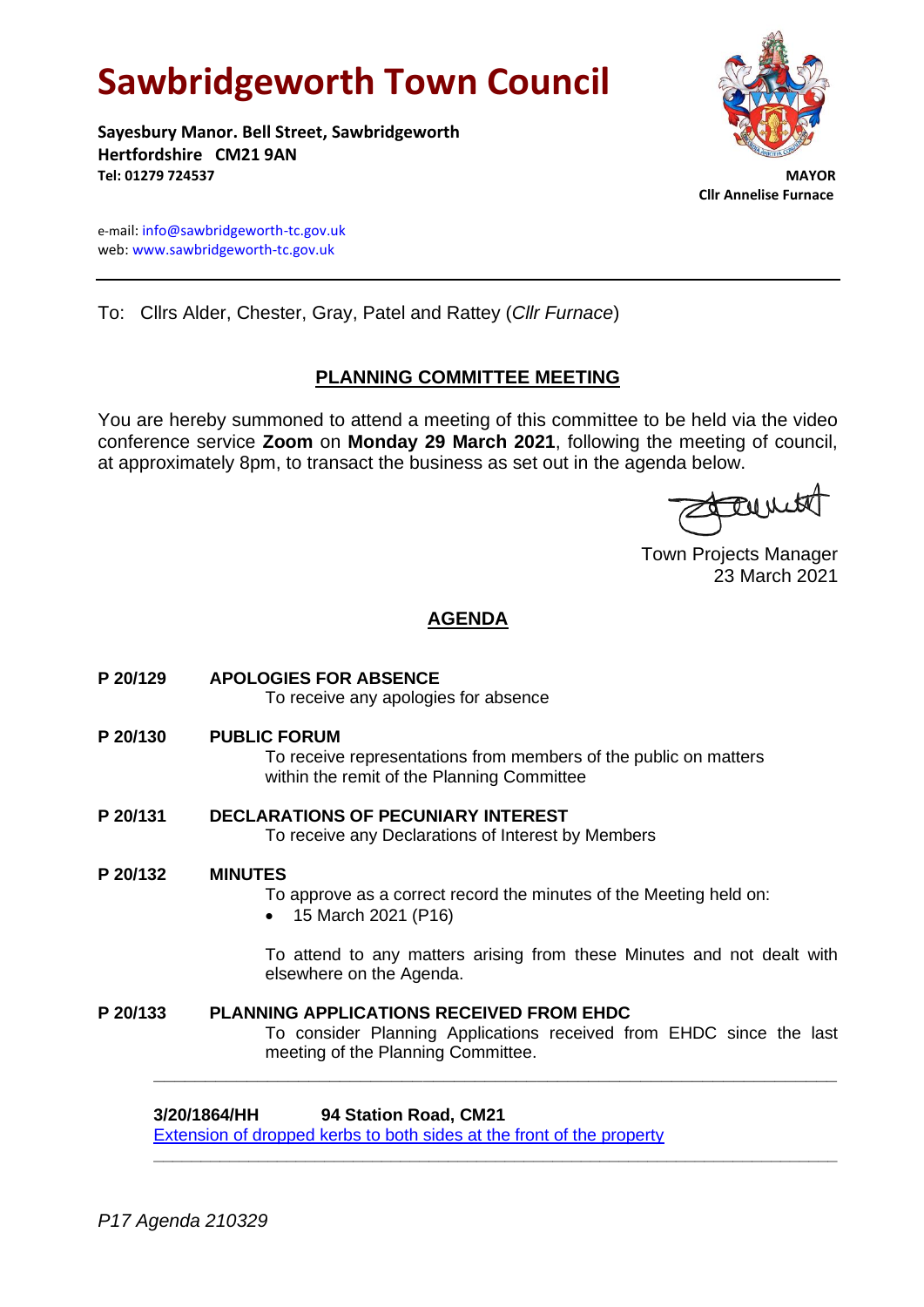#### **3/20/2071/HH & 3/20/2072/LBC 2 Fair Green, CM21**

[Partial conversion of garage to office. Extension to the rear entrance and replacement of](https://publicaccess.eastherts.gov.uk/online-applications/applicationDetails.do?activeTab=documents&keyVal=QILCUVGLJ2Z00)  [the roof of the existing link structure. A new vehicle and pedestrian access gates and new](https://publicaccess.eastherts.gov.uk/online-applications/applicationDetails.do?activeTab=documents&keyVal=QILCUVGLJ2Z00)  **[greenhouse](https://publicaccess.eastherts.gov.uk/online-applications/applicationDetails.do?activeTab=documents&keyVal=QILCUVGLJ2Z00)** 

**\_\_\_\_\_\_\_\_\_\_\_\_\_\_\_\_\_\_\_\_\_\_\_\_\_\_\_\_\_\_\_\_\_\_\_\_\_\_\_\_\_\_\_\_\_\_\_\_\_\_\_\_\_\_\_\_\_\_\_\_\_\_\_\_\_\_**

**\_\_\_\_\_\_\_\_\_\_\_\_\_\_\_\_\_\_\_\_\_\_\_\_\_\_\_\_\_\_\_\_\_\_\_\_\_\_\_\_\_\_\_\_\_\_\_\_\_\_\_\_\_\_\_\_\_\_\_\_\_\_\_\_\_\_**

**\_\_\_\_\_\_\_\_\_\_\_\_\_\_\_\_\_\_\_\_\_\_\_\_\_\_\_\_\_\_\_\_\_\_\_\_\_\_\_\_\_\_\_\_\_\_\_\_\_\_\_\_\_\_\_\_\_\_\_\_\_\_\_\_\_\_\_\_\_\_\_\_**

**\_\_\_\_\_\_\_\_\_\_\_\_\_\_\_\_\_\_\_\_\_\_\_\_\_\_\_\_\_\_\_\_\_\_\_\_\_\_\_\_\_\_\_\_\_\_\_\_\_\_\_\_\_\_\_\_\_\_\_\_\_\_\_\_\_\_\_\_\_\_\_\_**

# **3/21/0630/HH High Trees, 8 Beech Drive Willowhayne, CM21 0AA**

[Part two storey and part first floor rear extension](https://publicaccess.eastherts.gov.uk/online-applications/applicationDetails.do?activeTab=documents&keyVal=QPT02MGLLEW00)

### **P 20/134 LATE PLANNING APPLICATIONS**

To deal with Planning Applications received from EHDC following the Publication of this Agenda and received before 26 March 2021

# **P 20/135 PLANNING DECISIONS MADE BY EHDC**

To receive Planning Decisions from EHDC.

### **3/20/2129/HH &**

# **3/20/2130/LBC 1 Fair Green, CM21 9AG**

Rebuilding of damaged boundary wall *STC Comment:* No objection & No comment *EHDC Decision:* Granted **\_\_\_\_\_\_\_\_\_\_\_\_\_\_\_\_\_\_\_\_\_\_\_\_\_\_\_\_\_\_\_\_\_\_\_\_\_\_\_\_\_\_\_\_\_\_\_\_\_\_\_\_\_\_\_\_\_\_\_\_\_\_\_\_\_\_\_\_\_\_\_\_**

# **3/21/0074/HH 13 Gilders, CM21 0EE**

Single storey front extension. Two storey rear extension and insertion of window to flank elevation

**\_\_\_\_\_\_\_\_\_\_\_\_\_\_\_\_\_\_\_\_\_\_\_\_\_\_\_\_\_\_\_\_\_\_\_\_\_\_\_\_\_\_\_\_\_\_\_\_\_\_\_\_\_\_\_\_\_\_\_\_\_\_\_\_\_\_\_\_\_\_\_\_**

*STC Comment:* No objection *EHDC Decision:* Granted

#### **3/21/0112/FUL Farlea, Spellbrook Lane, West Spellbrook**

Erection of dwelling with linked garage with room over, swimming pool, pool house, with associated landscaping, parking and the creation of new access

# *STC Comment:* No objection

*EHDC Decision:* Refused. "The proposed development would constitute inappropriate development within the Green Belt and additional harm would result from loss of openness. The harm by reason of its inappropriateness and loss of openness is not clearly outweighed by other considerations, nor have very special circumstances been demonstrated. The proposal is therefore contrary to policy GBR1 of the East Herts District Plan 2018 and the National Planning Policy Framework".

**\_\_\_\_\_\_\_\_\_\_\_\_\_\_\_\_\_\_\_\_\_\_\_\_\_\_\_\_\_\_\_\_\_\_\_\_\_\_\_\_\_\_\_\_\_\_\_\_\_\_\_\_\_\_\_\_\_\_\_\_\_\_\_\_\_\_\_\_\_\_\_\_**

**\_\_\_\_\_\_\_\_\_\_\_\_\_\_\_\_\_\_\_\_\_\_\_\_\_\_\_\_\_\_\_\_\_\_\_\_\_\_\_\_\_\_\_\_\_\_\_\_\_\_\_\_\_\_\_\_\_\_\_\_\_\_\_\_\_\_**

#### **3/21/0144/HH 3 Pishiobury Mews, Pishiobury Drive, CM21 0AP** Two storey rear extension *STC Comment:* No objection *EHDC Decision:* Granted